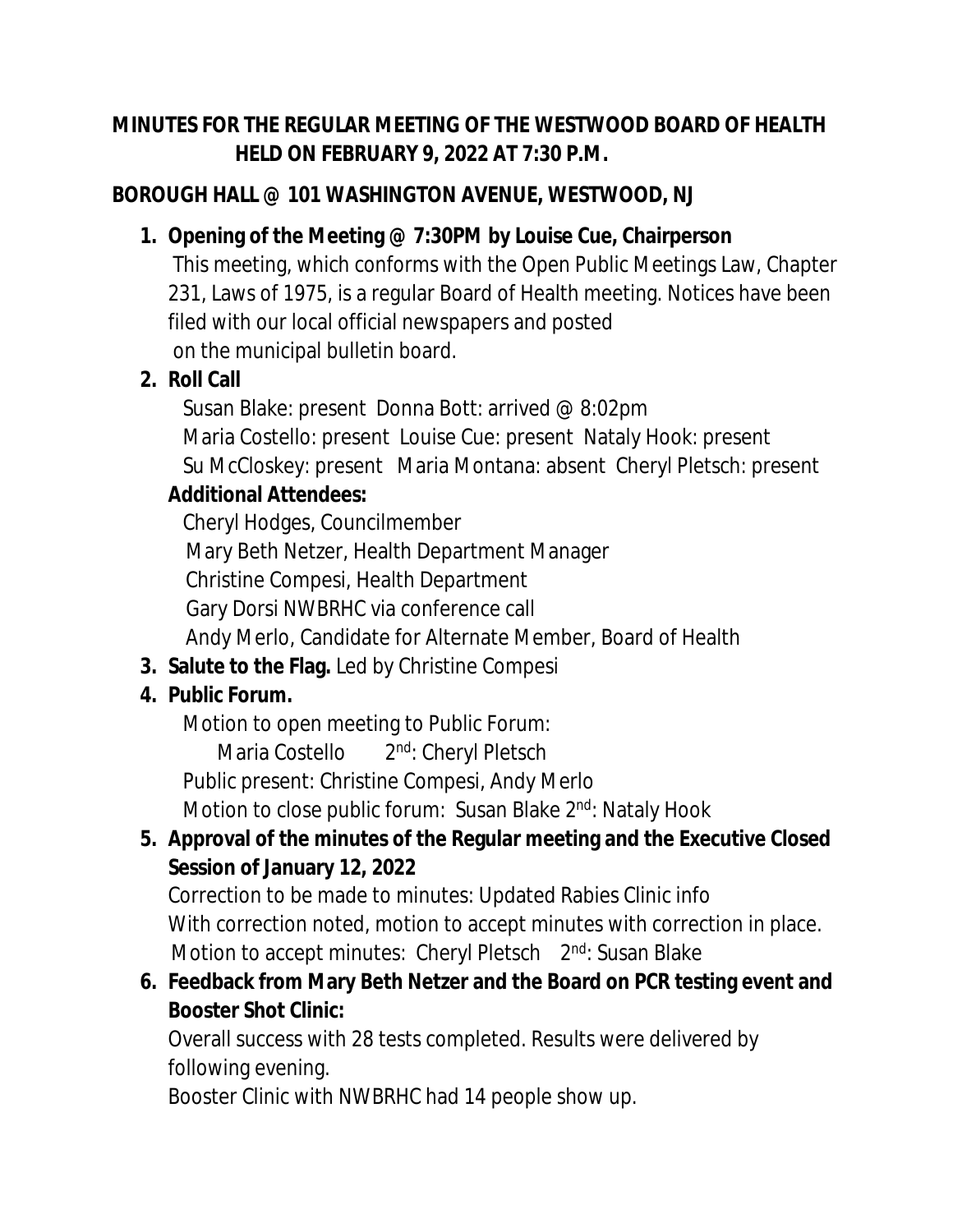**7. Next steps and update on retirement/replacement of Christine Compesi, part time job description and posting.** 

Motion to move to Closed Session: Su McCloskey 2<sup>nd</sup>: Donna Bott Motion to include Councilmember Cheryl Hodges in Closed Session:

Donna Bott 2<sup>nd</sup>: Maria Costello

Motion to include Health Department employees Mary Beth Netzer and Christine Compesi in Closed Session: Maria Costello 2<sup>nd</sup>: Cheryl Pletsch

**8. Motion to reopen Public Session**

Motion made by Maria Costello 2<sup>nd</sup>: Nataly Hook

#### **9. Activities report for January 2022.**

 Motion to accept Activities report for January 2022: Susan Blake 2<sup>nd</sup>: Cheryl Pletsch

### **10. Health Officer Report via phone from Gary Dorsi**

A Food Handler Training Course is scheduled for 2/22/22 with 12-13 attendees registered so far.

#### **11. Council Liaison Report from Councilmember Cheryl Hodges.**

-A Health Fair is planned by the Recreation Department for May 22. -The new electronic sign has been installed to replace the community announcement board at the corner of Westwood Avenue & Broadway. -HUMC @ Pascack Valley has been quickly testing Fire & EMS workers after potential exposure

-Introduction of Andy Merlo, Candidate for Alternate Board of Health Member.

### **12. Discussion of Community Health Support ideas, as listed:**

-Develop Board of Health Facebook Page

-Partner with HUMC @ Pascack Valley for public health events

-Work to identify and bring together those who are our "vulnerable population members" and address their needs

-Teacher Appreciation Day

-"Walk your kid to school Day"

-Town scavenger hunt

-Health Screening Fair: Blood Pressure, Stress reduction, Fitness

-Retired Nurses hotline for triage of simple needs or questions

-Walking Food Tour of Westwood

-Address inactive seniors: chair yoga, Bingo